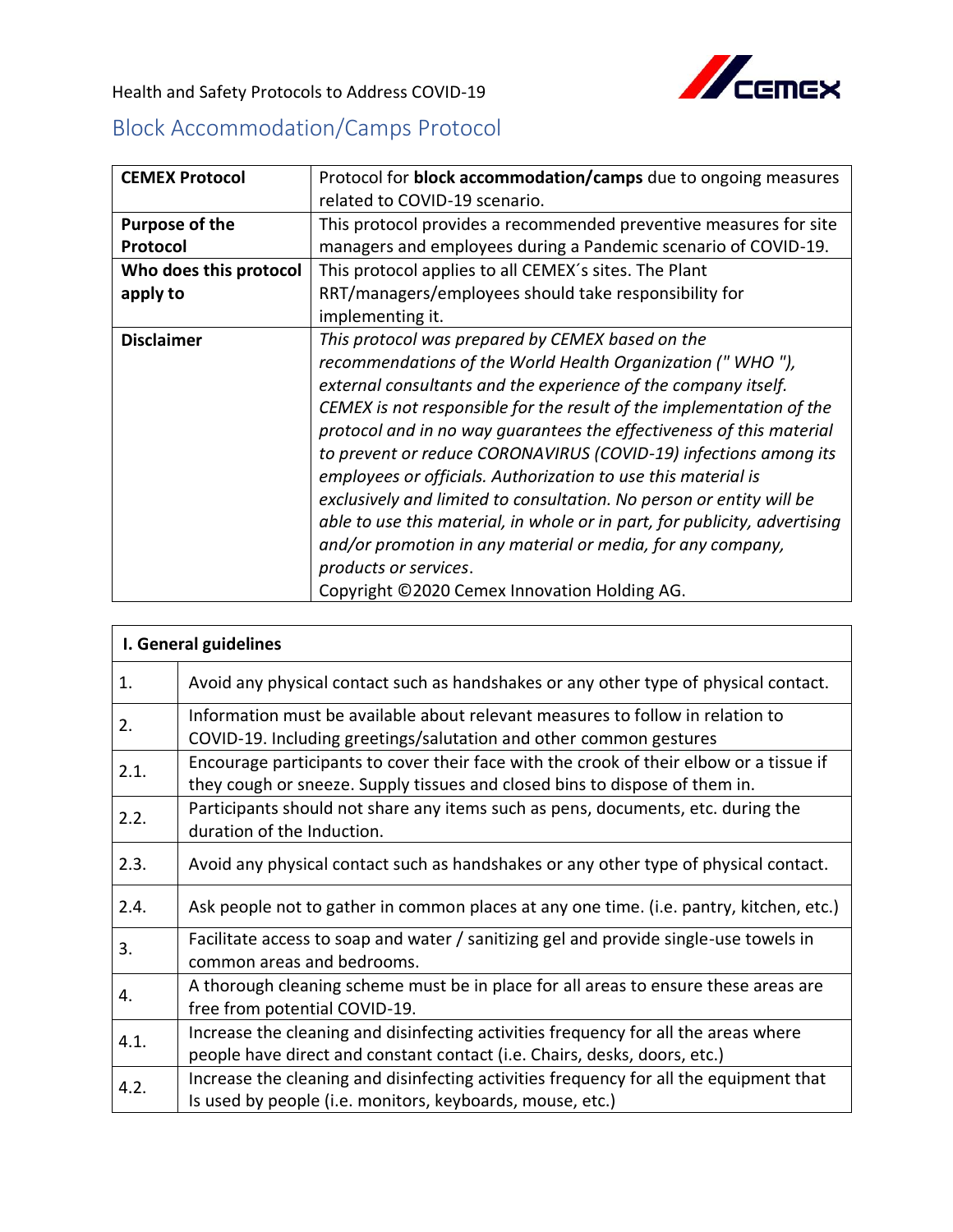

| 4.3.                                                  | All trash should be put straight in the bin and not left for someone else to clear up.<br>Increase trash collection arrangements, if necessary.                                                                                                                          |  |
|-------------------------------------------------------|--------------------------------------------------------------------------------------------------------------------------------------------------------------------------------------------------------------------------------------------------------------------------|--|
| 4.4.                                                  | For restrooms (i.e. showers, toilets, and sinks), in addition to frequent disinfection,<br>provide means to disinfect contact surfaces before and after use. Disinfect the<br>contact surfaces of the toilets with single-use wipes.                                     |  |
| 4.5                                                   | It is necessary to wear gloves, and face mask throughout cleaning activities and wash<br>hands immediately after the removal of gloves and mask.                                                                                                                         |  |
| 5.                                                    | If possible and legally allowed, measure body temperature of personnel using a non-<br>contact thermometer. Additionally, review health history to identify 'at risk' factors.                                                                                           |  |
|                                                       | a. Fever (higher than 37.3 $°C$ / 99.1 F) and/or any of these symptoms: cough,<br>shortness of breath.<br>b. Vulnerable person by virtue of age (60), underlying health or clinical condition<br>or pregnant.                                                            |  |
|                                                       | If any symptoms are shown, then the individual should be instructed to wear a mask<br>immediately, recommend not to stay in this accommodation and seek for medical<br>advice, alternative activities or even ask them to stay at home under medical<br>recommendations. |  |
| 6.                                                    | Ensure first aid arrangements and/or clinics are available in the accommodation.                                                                                                                                                                                         |  |
| 6.1.                                                  | Appoint a dedicated first aider or nurse for 24/7 assistance.                                                                                                                                                                                                            |  |
| 7.                                                    | Appoint a driver with vehicle for all medical related transportation services, all<br>emergency situations must be coordinated by local health and ambulance authorities.                                                                                                |  |
| II. Preventive measures for common areas and services |                                                                                                                                                                                                                                                                          |  |
| 1.                                                    | Ensure continuous and effective ventilation within facility common areas (i.e. opening<br>windows and doors).                                                                                                                                                            |  |
| 2.                                                    | Reorganize dining and common areas, ensuring enough spacing between the chairs,<br>tables, etc. and removing them as necessary to ensure at least 2 meters (6 feet)<br>distance between them.                                                                            |  |
| 3.                                                    | Do not share cutlery, provide extra where required, and do not share meals.                                                                                                                                                                                              |  |
|                                                       | a. All cutlery, utensils etc. must be thoroughly washed after use and kept with<br>the owner in a separate sanitized container.<br>b. Where possible, meals should be eaten using individual disposable boxes,<br>plates etc.                                            |  |
| 4.                                                    | Workers must not share clothes under any circumstance. Individual lockers must be<br>provided for each person to store clothes and personal items. For more information<br>refer to Changing and Lockers rooms protocol.                                                 |  |
| 5.                                                    | Where clothes/uniforms are laundered by the company, arrangements need to be put<br>in place to ensure separate containers are used and only handled by designated<br>persons.                                                                                           |  |